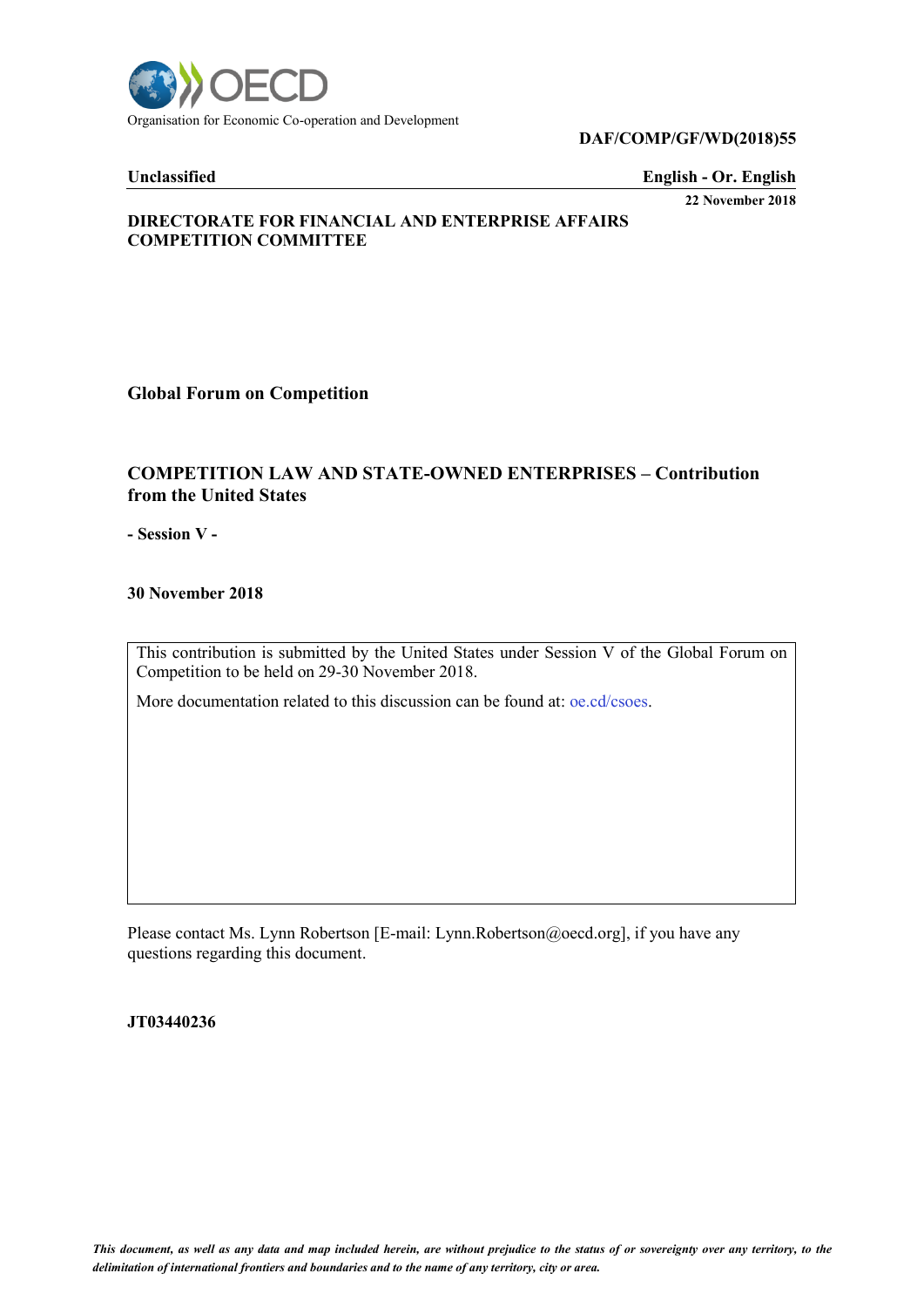# *Competition Law and State-Owned Enterprises*

## **- Contribution from the United States -**

1. This paper focuses on recent developments in the antitrust treatment of state-owned enterprises (SOEs) and related entities, both domestic and foreign, under the federal antitrust laws of the United States.<sup>1</sup> Because slightly different doctrines apply to such entities depending on whether they are owned by domestic or foreign governments, this paper treats those categories of entities separately. Part I focuses on the antitrust treatment of domestic SOEs; Part II focuses on the same for foreign SOEs.

## **Domestic SOEs**

2. In the United States, "[t]he heart of our national economic policy long has been faith in the value of competition."<sup>2</sup> Most U.S. industries have private actors competing in markets. On the other hand, government enterprises play a more limited role in the U.S. economy. The term "state-owned enterprise" is not defined in United States law, although entities owned by federal, state, or local governments do offer goods and services, sometimes in competition with private entities. There are exemptions from federal antitrust laws for government entities in certain situations, but those exemptions have relatively limited applications because of the general principle in federal antitrust law that "exemptions from the antitrust laws are to be narrowly construed."<sup>3</sup>

#### **1.1. Antitrust Exemptions for Federal Government Enterprises**

3. Some federal government entities may qualify for a status-based exemption from the antitrust laws where the exemption applies regardless of the underlying conduct. In *U.S. Postal Service v. Flamingo Industries (USA), Ltd.* ("*Flamingo*"), the U.S. Supreme Court ruled that the federal antitrust laws did not apply to the U.S. Postal Service.<sup>4</sup> The Court held that, by statute, the U.S. Postal Service was "an independent establishment of the executive branch" of the federal government that exercised "significant governmental

 $\overline{a}$ 

<sup>1</sup> Prior submissions of the United States to the OECD included fuller discussions of the legal and factual landscape of SOEs and related entities in the United States. *See* Note by the United States of 9 June 2015, "*Roundtable on Competitive Neutrality in Competition Enforcement*," *available at*  https://www.ftc.gov/system/files/attachments/us-submissions-oecd-other-internationalcompetition-fora/cn\_united\_states.pdf; Submission of the United States of 20 October 2009 to Working Party No. 3 of the Competition Committee, "*Discussion on Corporate Governance and the Principle of Competitive Neutrality for State-Owned Enterprises*," *available at*  https://www.ftc.gov/sites/default/files/attachments/us-submissions-oecd-and-other-internationalcompetition-fora/antitrustlawroundtable.pdf.

<sup>2</sup> Standard Oil Co. v. FTC, 340 U.S. 231, 248 (1951).

<sup>3</sup> Grp. Life & Health Ins. Co. v. Royal Drug Co., 440 U.S. 205, 231 (1979).

<sup>4</sup> 540 U.S. 736 (2004).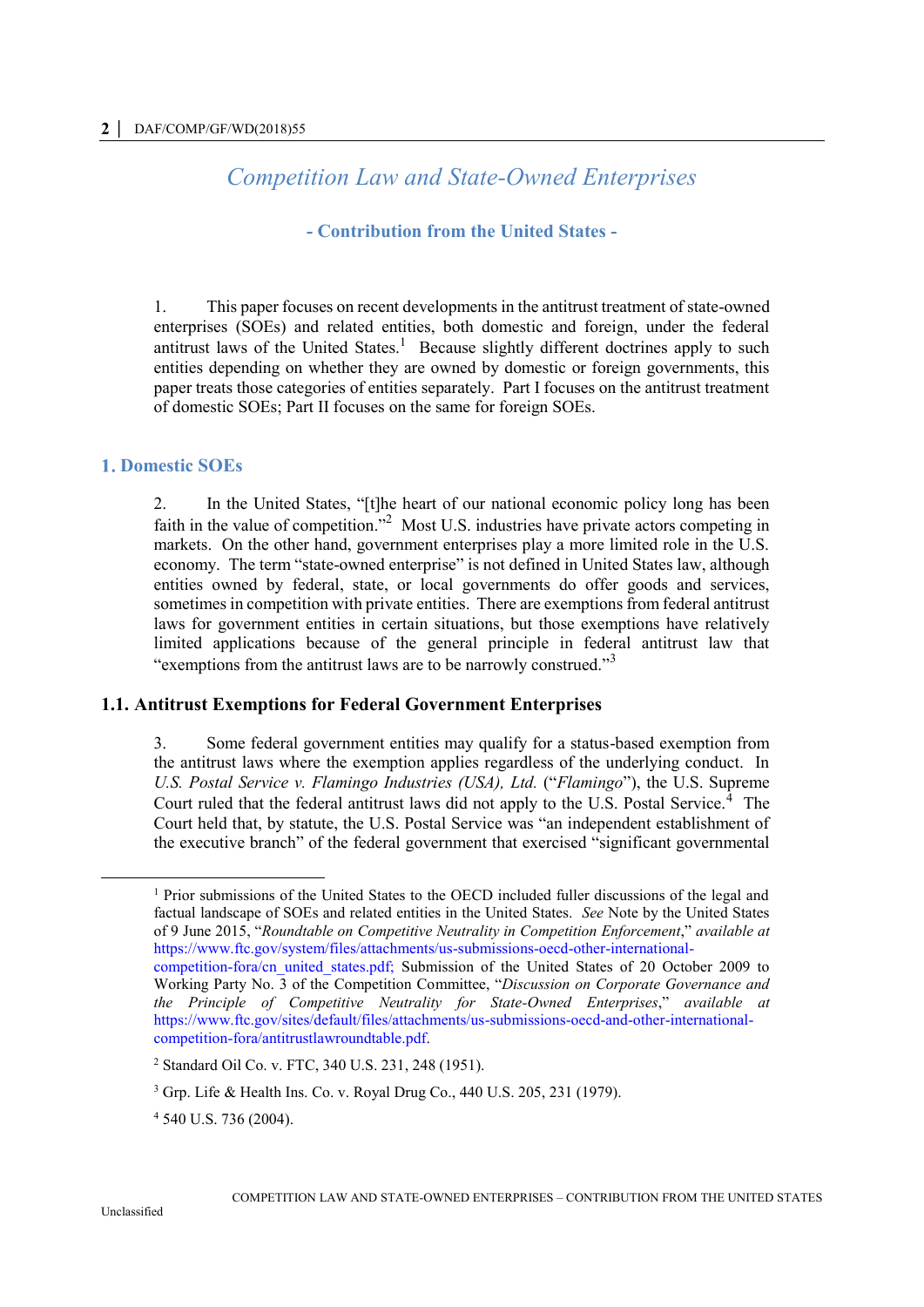powers" but lacked certain powers and responsibilities that characterized most private market participants, such as the power to set prices unilaterally and the responsibility to maximize profits.<sup>5</sup> The Court thus held that the U.S. Postal Service, like the United States government itself, was not subject to federal antitrust laws.<sup>6</sup> Congress later passed legislation allowing private entities to compete against the U.S. Postal Service in offering many postal services—essentially all services other than carriage of first class mail.<sup>7</sup> The legislation also established that the U.S. Postal Service is subject to federal antitrust law with regard to the provision of the competitive postal services.<sup>8</sup>

4. Entities that are owned by the federal government but are not instrumentalities of the federal government cannot avail themselves of the broad, entity-based exemption described in *Flamingo*. Nonetheless, such entities may, under certain circumstances, enjoy conduct-specific exemptions from federal antitrust laws due to the work they perform on behalf of the federal government. For example, the Court of Appeals for the Sixth Circuit held that because the Tennessee Valley Authority ("TVA") was a federal corporation rather than "an independent establishment of the executive branch," it could not claim its "public characteristics" as a basis for receiving a status-based antitrust exemption.9 The Court nevertheless held that the TVA was shielded from the antitrust claim at issue in that case. A federal statute expressly authorized the TVA "to enter into contracts for the purpose of 'promot[ing] the wider and better use of electric power for agricultural and domestic use, or for small or local industries.'"10 The Court found that "concerns about competition would conflict with the fulfillment of TVA's purpose,"11 and that the antitrust laws had been implicitly repealed with respect to conduct performed pursuant to those statutorily authorized contracts.<sup>12</sup>

## **1.2. Antitrust Exemptions for State and Local Government Enterprises**

5. State or local government enterprises do not enjoy automatic exemptions from the federal antitrust laws. However, depending on the circumstances, they still may enjoy an exemption by virtue of the state action doctrine first announced by the Supreme Court in Parker v. Brown.<sup>13</sup> Application of the state action doctrine to subordinate instrumentalities of the state—municipalities, for example—requires that the challenged conduct be undertaken pursuant to a "clearly articulated and affirmatively expressed" state policy to displace competition.<sup>14</sup> That rule ensures that the policy underlying the challenged conduct

6 *Id.*

 $\overline{a}$ 

```
7 Pub. L. 109-435, 120 Stat. 3189 (Dec. 20, 2006), codified at 39 U.S.C. §§ 101 et seq.
```
8 *Id.*

<sup>9</sup> McCarthy v. Middle Tennessee Electric Membership Corp., 466 F.3d 399, 414 (6th Cir. 2006).

<sup>11</sup> *Id.* at 414.

<sup>13</sup> 317 U.S. 341 (1943).

<sup>14</sup> California Retail Liquor Dealers Ass'n v. Midcal Aluminum Co., 445 U.S. 97, 105 (1980).

<sup>5</sup> *Id.* at 746-48 (citing 39 U.S.C. § 201).

<sup>10</sup> *Id*. at 414 (quoting 16 U.S.C. § 831i).

<sup>12</sup> *Id.* (citing 422 U.S. 659, 689 (1975)).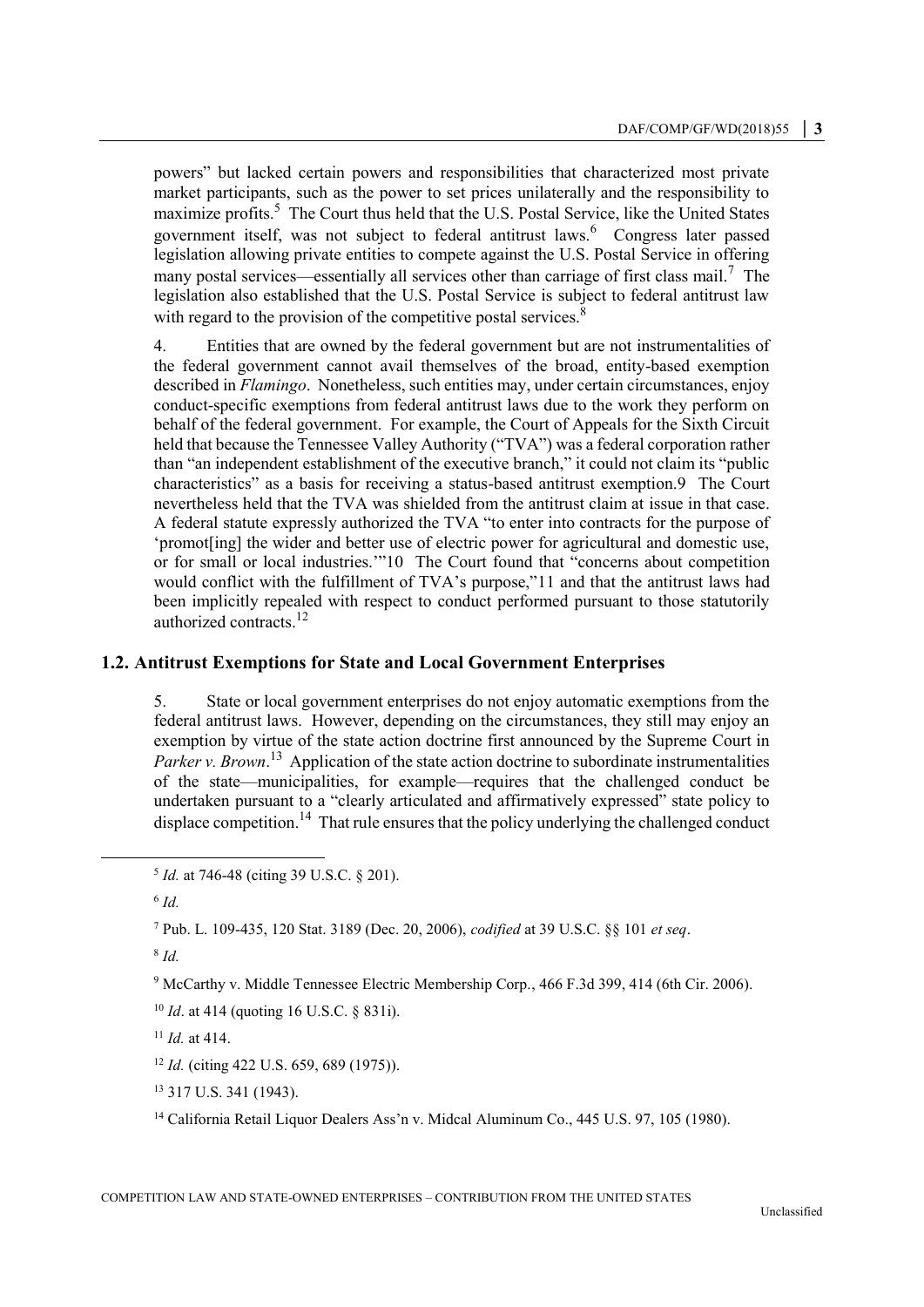really is that of the state, even without a showing of active supervision, because "[w]here the actor is a municipality there is little or no danger that it is involved" in private anticompetitive conduct, incentives of the kind animating private actors are lacking, and there is electoral accountability.<sup>15</sup>

6. To avoid undue extension of the state's exemption to private actors, private parties seeking the exemption must show both that the challenged conduct is a foreseeable result of a "clearly articulated and affirmatively expressed . . . state policy," and that the challenged conduct is "actively supervised" by the state.<sup>16</sup> The "active supervision" element is warranted because of the danger that a private actor engaged in anticompetitive conduct (unlike a municipality, for example) may be pursuing its own private interests rather than the governmental interests of the state. Concern about the private incentives of active market participants is the basis for *Midcal*'s supervision mandate, which requires "realistic assurance that a private party's anticompetitive conduct promotes state policy, rather than merely the party's individual interests."<sup>17</sup>

7. In a pair of recent cases, the Supreme Court has reaffirmed that exemptions from the federal antitrust laws under the state action doctrine must be interpreted narrowly so as to preserve competition in the U.S. economy to the greatest extent possible. In *FTC v. Phoebe Putney Health System, Inc.*, the Supreme Court warned that, although the "clear articulation" test is met when state statutes foreseeably displace competition, the lower court had applied that test "too loosely."<sup>18</sup> In this case, the Court held that just because the statute gave hospital authorities the power to engage in acquisitions of hospitals, it did not necessarily clearly authorize such authorities to engage in *anticompetitive* acquisitions.<sup>19</sup> The Court in *Phoebe Putney* also mentioned a trend in lower court state action jurisprudence that holds the view that the doctrine does not apply when the state entity acts as a market participant, but the Court did not reach that question.<sup>20</sup> *In North Carolina State Board of Dental Examiners v. FTC*, the Court relatedly stressed the importance of the active supervision element in preventing anticompetitive conduct. In that case, the Court held that, even where state law designates a body as an agency of the state, it must meet the active supervision element from *Midcal* to enjoy state action protection if it is controlled by active market participants. $2<sup>1</sup>$ 

<sup>21</sup> 135 S. Ct. at 1113.

 $\overline{a}$ 

<sup>15</sup> Town of Hallie v. City of Eau Claire, 471 U.S. 34, 47 (1985).

<sup>16</sup> *Midcal*, *supra* note 12.

<sup>&</sup>lt;sup>17</sup> N.C. State Bd. Of Dental Exam'rs v. FTC, 135 S. Ct. 1101, 1112 (2015) (quoting Patrick v. Burget, 486 U.S. 94, 100-101 (1988)).

<sup>18</sup> 568 U.S. 216, 229 (2013).

<sup>19</sup> *Id.* at 231-232.

<sup>&</sup>lt;sup>20</sup> *Id.* at 226 n.4 ("Because this argument was not raised by the parties or passed on by the lower courts, we do not consider it.").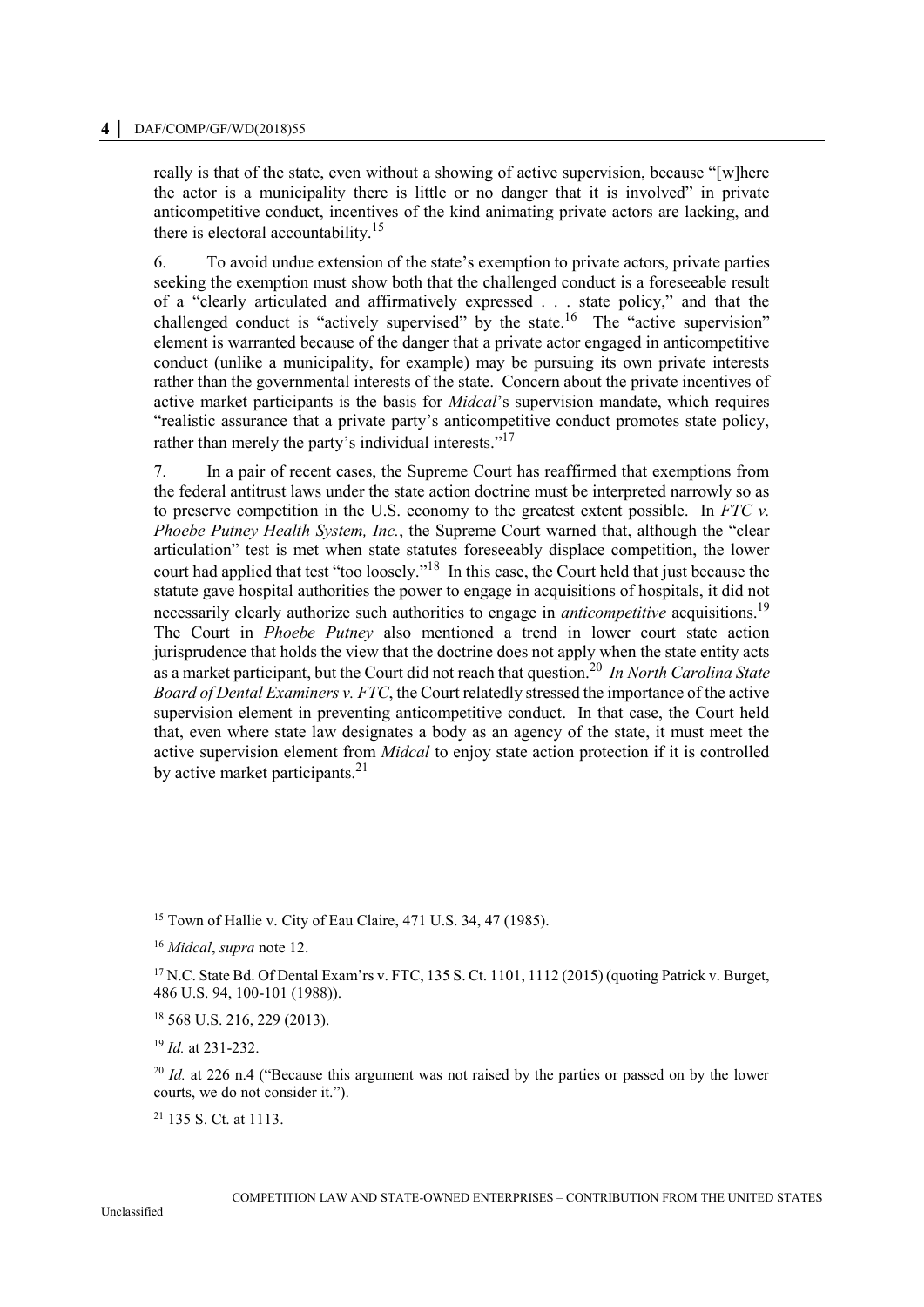#### **Foreign SOEs**

8. A foreign government-owned entity may be involved in anticompetitive conduct in or affecting U.S. commerce. In determining whether antitrust actions may be pursued against these entities, a court will consider various legal doctrines that lie at the intersection of foreign relations and the antitrust laws, particularly the act of state doctrine, foreign sovereign immunity, and foreign sovereign compulsion.<sup>22</sup> There have been several developments with respect to the treatment of foreign SOEs in the context of American legal jurisprudence.

## **2.1. Act of State Doctrine**

9. The act of state doctrine bars a lawsuit when "the relief sought or the defense interposed would have required a court in the United States to declare invalid the official act of a foreign sovereign performed within its own territory."<sup>23</sup> Applying this doctrine, courts decline to adjudicate claims or issues that would require the court to judge the validity of the sovereign act of a foreign state in its own territory. However, the doctrine does not apply to every act taken by an individual or entity affiliated with a sovereign state. The doctrine protects a sovereign's acts only when "performed within its own territory."<sup>24</sup> The doctrine also does not apply to the acts of individual government officials acting outside their official capacity, nor to private actors, even when those acts are approved or condoned by the foreign government in question.<sup>25</sup> Following a plurality decision of the Supreme Court, $2<sup>6</sup>$  moreover, several lower courts have recognized that the doctrine does not apply to commercial activities of a foreign government.<sup>27</sup> Further, several cases have suggested that the act of state doctrine does not apply when the United States brings a case; where the federal government brings the lawsuit, "the leg case does not present the possibility of interference with the Executive branch" that the doctrine was designed to avoid.<sup>28</sup>

10. In a recent application of the act of state doctrine in the antitrust context, the U.S. Court of Appeals for the Ninth Circuit ruled on the circumstances under which an SOE can benefit from the protections of the act of state doctrine. In *Sea Breeze Salt v. Mitsubishi Corp*., 899 F.3d 1064 (9th Cir. 2018), the Ninth Circuit held that the doctrine precluded liability for a Mexican corporation in an antitrust case where the corporation was majority

 $\ddot{\phantom{a}}$ 

<sup>22</sup> *See* U.S. Dep't of Justice & Fed. Trade Comm'n, *Antitrust Guidelines for International Enforcement and Cooperation*, § 4.2 (2017).

<sup>23</sup> *W.S. Kirkpatrick & Co. v. Envtl. Tectonics Corp., Int'l*, 493 U.S. 400, 405 (1990).

<sup>24</sup> *Kirkpatrick*, 493 U.S. at 405.

<sup>25</sup> *See* U.S. Dep't of Justice & Fed. Trade Comm'n, *Antitrust Guidelines for International Enforcement and Cooperation*, § 4.2.3 (2017).

<sup>26</sup> *See* Alfred Dunhill of London, Inc. v. Republic of Cuba, 425 U.S. 682, 695 (1976) (plurality opinion).

<sup>27</sup> Sampson v. Fed. Republic of Germany, 975 F. Supp. 1108, 1121 (N.D. Ill. 1997), *aff'd*, 250 F.3d 1145 (7th Cir. 2001); Am. Int'l Grp., Inc. v. Islamic Republic of Iran, 493 F. Supp. 522, 525 (D.D.C. 1980).

<sup>28</sup> United States v. Noriega, 746 F. Supp. 1506, 1523 (S.D. Fla. 1990), *aff'd*, 117 F.3d 1206 (11th Cir. 1997); *see also* United States v. Giffen, 326 F. Supp. 2d 497, 502 (S.D.N.Y. 2004).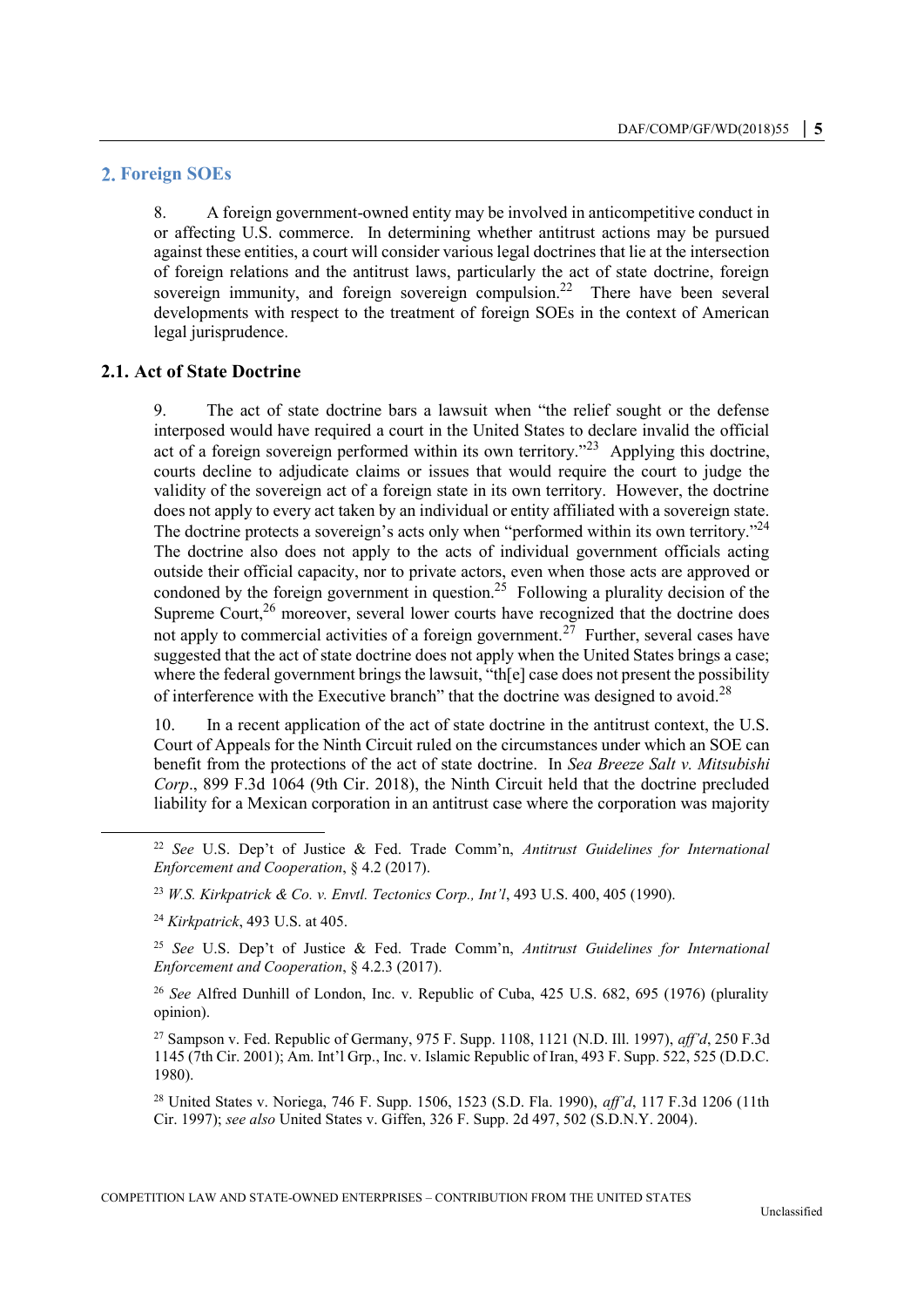#### **6 │** DAF/COMP/GF/WD(2018)55

owned and partially controlled by the Mexican government. In concluding that the corporation in question was an agent of the sovereign, the Ninth Circuit relied only on the fact that the Mexican government owns 51 percent of the corporation and appoints a majority of its board of directors and its Director General. By contrast, other cases have inquired into whether a foreign government was actually involved in the challenged acts before affording the entity act of state protection, rather than simply attributing the entity's actions to that government based on ownership and control alone.<sup>29</sup>

### **2.2. Foreign Sovereign Immunity Act**

11. The Foreign Sovereign immunity Act ("FSIA")<sup>30</sup> shields foreign states from the civil jurisdiction of the courts of the United States, subject to certain enumerated exceptions and to treaties in place at the time of the FSIA's enactments.<sup>31</sup> The "commercial activity" exception is the most relevant exception for antitrust purposes, and as a practical matter, most activities of foreign state-owned enterprises operating in the commercial marketplace are "commercial." Under the FSIA, such enterprises are not immune from the jurisdiction of the U.S. courts in actions to enforce the antitrust laws for commercial activity "carried on in the United States," for "an act performed in the United States in connection with a commercial activity of the foreign state elsewhere," or for "an act outside the territory of the United States in connection with a commercial activity of the foreign state elsewhere and that act causes a direct effect in the United States."<sup>32</sup> The commercial activities of these enterprises, in those situations, are subject to the U.S. antitrust laws to the same extent as the activities of privately owned firms.

12. The extent to which the FSIA's protections apply to SOEs in antitrust cases may soon be addressed by a U.S. District Court in the Northern District of California in the *In*  re Cathode Ray Tube Antitrust Litigation case.<sup>33</sup> In that case, a wholly state-owned Chinese SOE and its partially state-owned subsidiary have moved to be dismissed from a case claiming that the two SOEs participated in a conspiracy to fix prices for cathode ray tubes in violation of the antitrust laws. Because the SOEs are controlled by the Chinese government, they contend that they have sovereign immunity under the FSIA. In addition, the SOEs have claimed that no statutory exception to the FSIA deprives them of sovereign immunity. In particular, the SOEs argue that because they have no direct sales into the United States, the commercial activity exception to the FSIA does not apply to their behaviour.

13. In 2014, the U.S. District Court for the Southern District of New York addressed the related issues of when a private, for-profit entity can nevertheless be considered an organ of the state for purposes of the FSIA, as well as the circumstances under which such an entity falls within the commercial activity exception in the *In re Aluminum Warehousing* 

 $\overline{a}$ 

<sup>29</sup> *See, e.g.*, Spectrum Stores, Inc. v. Citgo Petroleum Corp., 632 F.3d 938 (5th Cir. 2011).

<sup>30</sup> 28 U.S.C. § 1602 *et seq*.

<sup>31</sup> U.S. Dep't of Justice & Fed. Trade Comm'n, *Antitrust Guidelines for International Enforcement and Cooperation*, § 4.2.1 (2017).

<sup>32</sup> 28 U.S.C. § 1605(a)(2).

<sup>33</sup> 2018 WL 659084 (N.D. Cal. Feb. 1, 2018).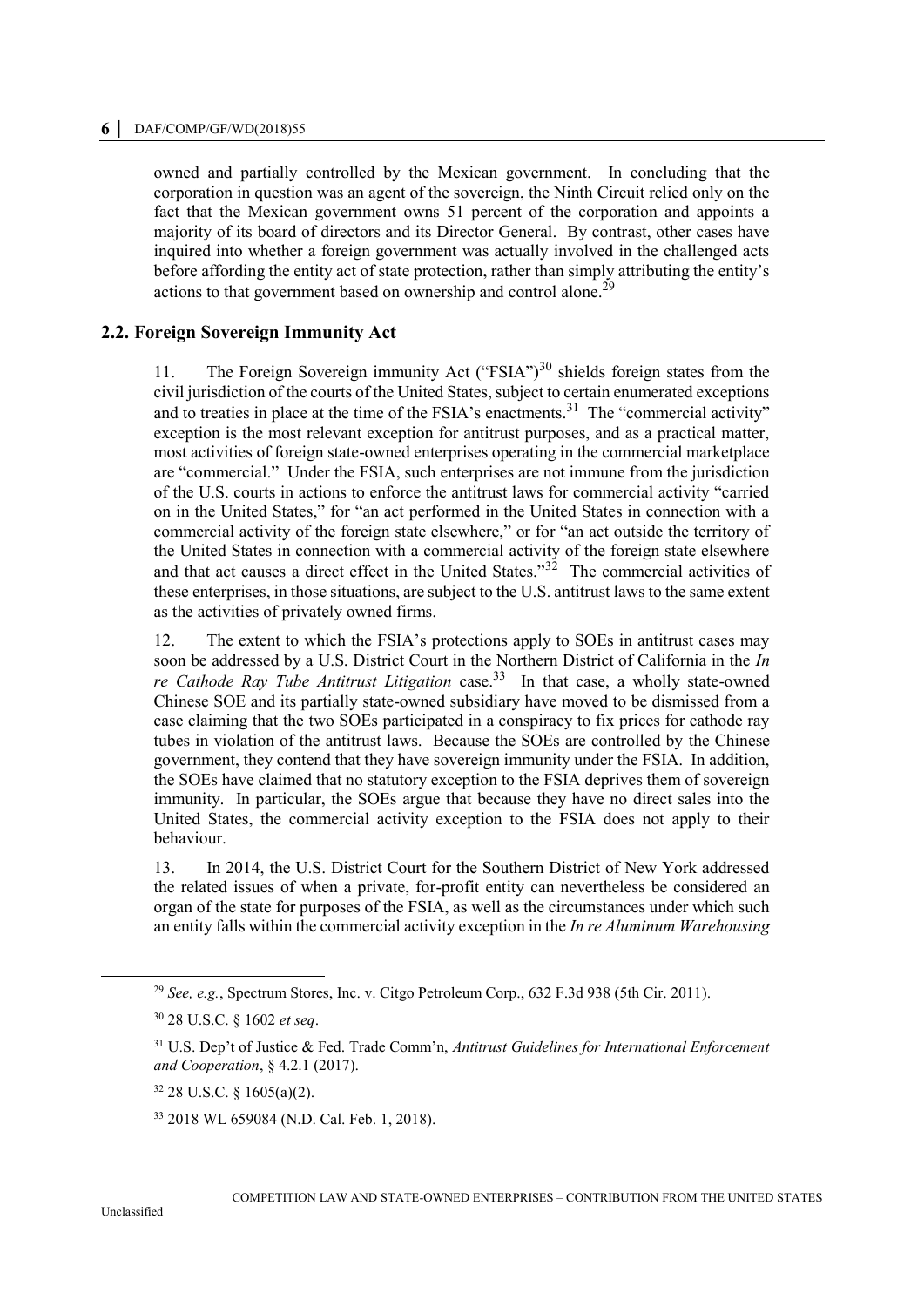Antitrust Litigation matter.<sup>34</sup> In that private antitrust lawsuit, the London Metal Exchange (LME) moved to be dismissed on the basis of the FSIA. The court concluded that the LME was an organ of the United Kingdom. The court based this finding on LME satisfying three of the five "Filler factors," which are used to determine an entity's status for purposes of the FSIA. Specifically, the court found that: (i) the LME performs the public function of market regulation; (ii) the LME is actively supervised by a conceded agency of the U.K. government; and (iii) U.K. law treats the LME's activities as part of its immunized public functions. On balance, the court held that these factors weighed in favour of treating the LME as an organ of the U.K. It did so even though the U.K. government does not require the LME to hire pubic employees or pay their salaries, the LME is a privately owned forprofit entity that was previously owned by various investment banks and trading companies, and the LME is not the only entity that enjoys the right to act as a recognized investment exchange in the commodities trade. The court went on to determine that the LME's alleged conduct—entering into a conspiracy to manipulate its own rules in order to restrain aluminum output and increase the price of aluminum—falls outside of the commercial exception of the FSIA because the alleged manipulation was a form of market regulation. Accordingly, because the actions were regulatory rather than commercial in nature, LME was entitled to sovereign immunity and dismissed from the case.

## **2.3. Foreign Sovereign Compulsion**

 $\overline{a}$ 

14. Courts also have recognized a limited defense against application of the U.S. antitrust laws when a foreign sovereign compels the very conduct that the U.S. antitrust law would prohibit.<sup>35</sup> If it is possible, however, for a party to comply with both the foreign law and the U.S. antitrust laws, the existence of the foreign law does not provide a legal excuse for actions that do not comply with U.S. law.<sup>36</sup> Similarly, that the conduct may be lawful, approved, or encouraged in a foreign jurisdiction does not, in and of itself, bar application of the U.S. antitrust laws. Foreign sovereign compulsion exemplifies another legal defense that may shield SOEs from the application of the U.S. antitrust laws.<sup>37</sup>

<sup>34</sup> 2014 WL 4211353 (S.D.N.Y. Aug. 25, 2014).

<sup>35</sup> *See, e.g.*, Mannington Mills, Inc. v. Congoleum Corp*.*, 595 F.2d 1287, 1293-94 (3d Cir. 1979); Trugman-Nash, Inc. v. N.Z. Dairy Bd., 954 F. Supp. 733, 736 (S.D.N.Y. 1997); Interamerican Refining Corp. v. Texaco Maracaibo, Inc., 307 F. Supp. 1291, 1304 (D. Del. 1970).

<sup>36</sup> Hartford Fire Ins. Co. v. California, 509 U.S. 764, 798-99 (1993).

<sup>37</sup> *Id.* The foreign sovereign compulsion doctrine recently surfaced in *In re Vitamin C Antitrust*  Litig., 810 F. Supp. 2d 522 (E.D.N.Y. 2011), a case in which sellers of Vitamin C in China argued that Chinese law compelled them to conspire to fix the quantity and prices of the vitamin exported to the United States that ultimately went to the Supreme Court. Although the Supreme Court addressed only the narrow question of whether a federal court determining foreign law is required to treat as conclusive a submission from the foreign government describing its own law, as relevant to a distinct but related comity defense, Animal Science Products, Inc. v. Hebei Welcome Pharmaceutical Co. Ltd., 138 S. Ct. 1865, 1872 (2018), the Chinese sellers had argued in district court (among other defenses) that they should be shielded from liability under U.S. antitrust law on the basis of the foreign sovereign compulsion doctrine, *id*. at 1870.